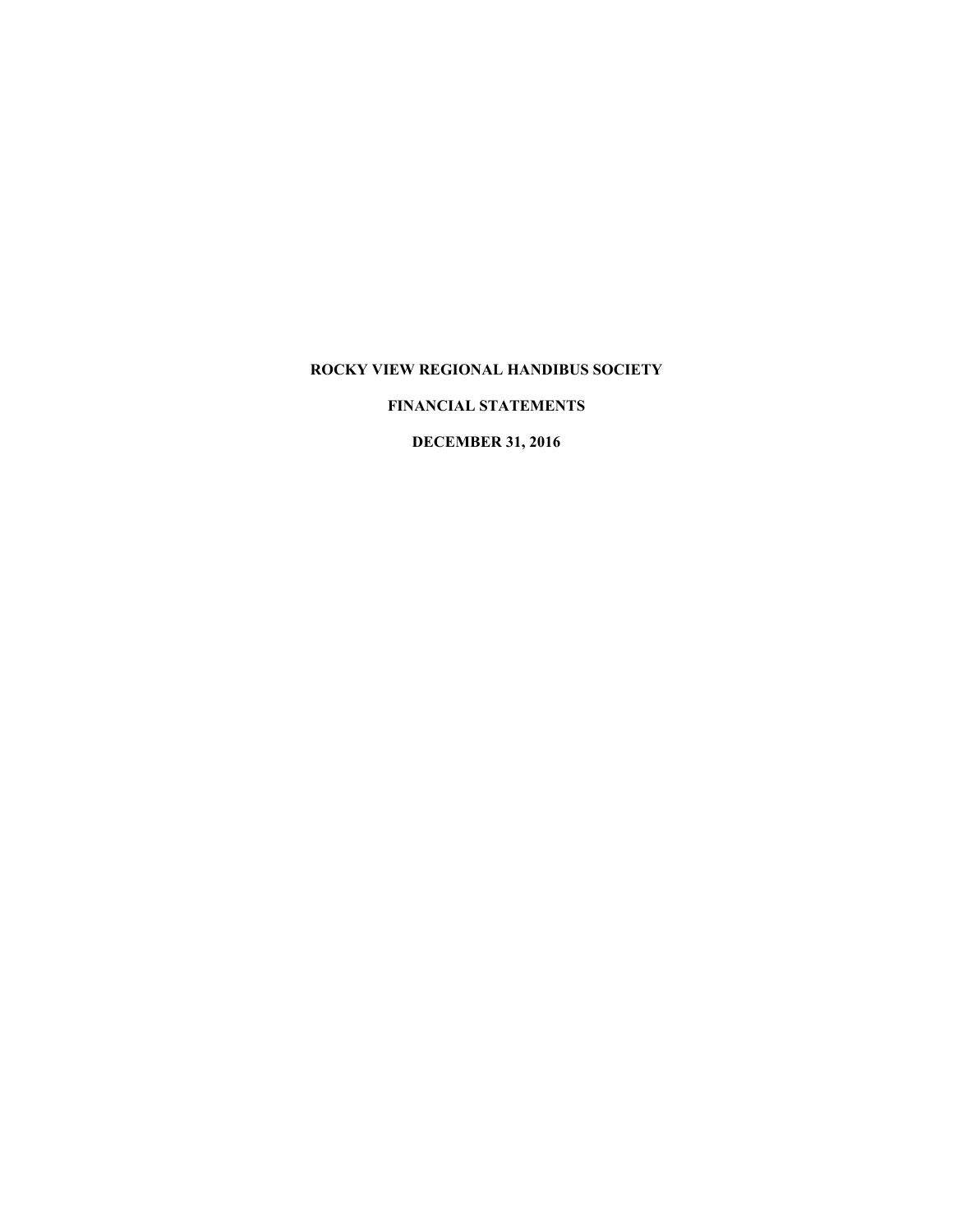# **ANDA FRUSESCU CGA, PROFESSIONAL CORPORATION**

Chartered Professional Accountant

# **INDEPENDENT AUDITOR'S REPORT**

To the Members of Rocky View Regional Handibus Society

I have audited the accompanying financial statements of Rocky View Regional Handibus Society which comprise the Statement of Financial Position as at December 31, 2016, the statement of operations, the statement of changes in net assets, and statement of cash flows for the year then ended, and a summary of significant accounting policies and other explanatory information.

## **Management's Responsibility for the Financial Statements**

Management is responsible for the preparation and fair presentation of these financial statements in accordance with Canadian accounting standards for not-for-profit organizations, and for such internal control as management determines is necessary to enable the preparation of financial statements that are free from material misstatement, whether due to fraud or error.

## **Auditor's Responsibility**

My responsibility is to express an opinion on these financial statements based on my audit. I conducted my audit in accordance with Canadian generally accepted auditing standards. Those standards require that I comply with ethical requirements and plan and perform the audit to obtain reasonable assurance about whether the financial statements are free from material misstatement.

An audit involves procedures to obtain evidence about the amounts and disclosures in the financial statements. The procedures selected depend on the auditor's judgment, including the assessment of the risks of material misstatement of the financial statements, whether due to fraud or error. In making those risk assessments, the auditor considers internal control relevant to the entity's preparation and fair presentation of the financial statement in order to design audit procedures that are appropriate in the circumstances, but not for the purpose of expressing an opinion on the effectiveness of the entity's internal control. An audit also includes evaluating the appropriateness of accounting policies used and the reasonableness of accounting estimates made by management, as well as evaluating the overall presentation of the financial statements.

I believe that the audit evidence I have obtained is sufficient and appropriate to provide a basis for my qualified audit opinion .

## **Basis for Qualified Opinion**

In common with many charitable organizations, the society derives revenues from donations, the completeness of which is not susceptible to satisfactory audit verification. Accordingly, my verification of these revenues was limited to the amount recorded in the records of the society and I was not able to determine whether any adjustments might be necessary to donations, statement of operations and financial position.

## **Qualified Opinion**

In my opinion, except for the possible effects of the matter described in the Basis for Qualified Opinion paragraph, the financial statements present fairly, in all material respects, the financial position of Rocky View Regional Handibus Society as at December 31, 2016, and the results of its operations and its cash flows for the year then ended, in accordance with Canadian Accounting standards for not-for-profit organizations.

# *Original Document Signed*

Calgary, Alberta

# March 30, 2017 CHARTERED PROFESSIONAL ACCOUNTANT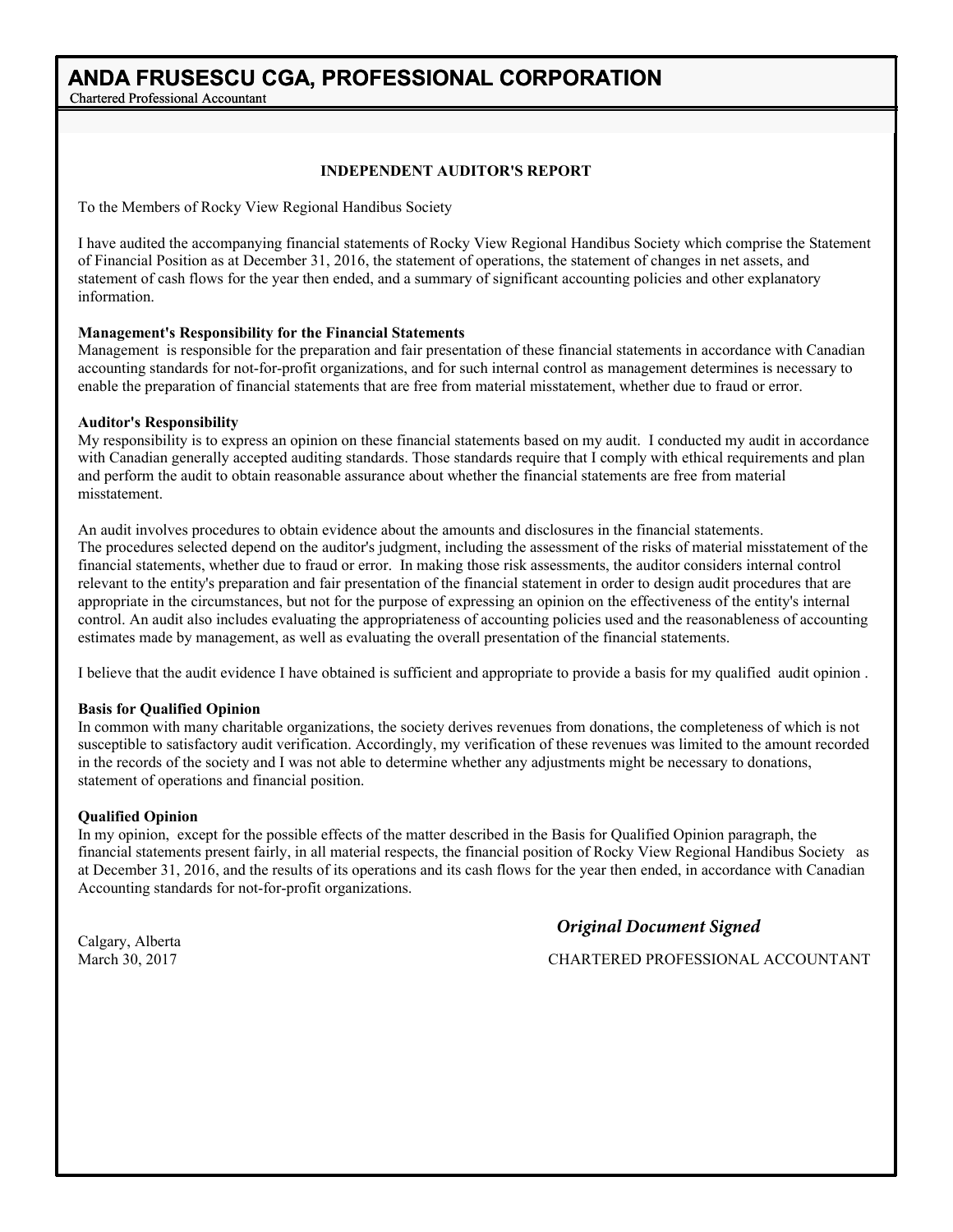# **STATEMENT OF FINANCIAL POSITION**

**AS AT DECEMBER 31, 2016**

|                                                                                                                                                                         | 2016                                                                      | 2015                                                                       |
|-------------------------------------------------------------------------------------------------------------------------------------------------------------------------|---------------------------------------------------------------------------|----------------------------------------------------------------------------|
| <b>ASSETS</b>                                                                                                                                                           |                                                                           |                                                                            |
| <b>CURRENT</b><br>Cash and cash equivalent<br>Casino cash (Note 3)<br>Accounts receivable<br>GST receivable<br>Prepaid expenses                                         | \$.<br>135,780<br>1,809<br>20,210<br>6,944<br>33,952                      | 101,894<br>\$.<br>1,905<br>42,253<br>10,509<br>31,006                      |
|                                                                                                                                                                         | 198,695                                                                   | 187,567                                                                    |
| CAPITAL ASSETS (Note 4)                                                                                                                                                 | 492,775                                                                   | 442,845                                                                    |
| <b>TOTAL ASSETS</b>                                                                                                                                                     | 691,470<br>\$                                                             | \$<br>630,412                                                              |
| <b>LIABILITIES</b>                                                                                                                                                      |                                                                           |                                                                            |
| <b>CURRENT</b><br>Accounts payable<br>Deferred casino contributions (Note 5)<br>Deferred grant contributions (Note 7)<br>Vacation payable<br>Payroll deductions payable | $\boldsymbol{\mathsf{S}}$<br>4,730<br>1,809<br>40,000<br>16,473<br>13,701 | $\boldsymbol{\mathsf{S}}$<br>25,183<br>1,905<br>$\sim$<br>20,451<br>11,973 |
|                                                                                                                                                                         | 76,713                                                                    | 59,512                                                                     |
| DEFERRED CAPITAL CONTRIBUTIONS (Note 6)                                                                                                                                 | 383,231                                                                   | 351,746                                                                    |
| <b>NET ASSETS</b>                                                                                                                                                       |                                                                           |                                                                            |
| <b>NET ASSETS</b>                                                                                                                                                       | 231,526                                                                   | 219,154                                                                    |
|                                                                                                                                                                         | 231,526                                                                   | 219,154                                                                    |
|                                                                                                                                                                         | 691,470<br>\$                                                             | \$<br>630,412                                                              |

APPROVED BY THE BOARD:

**Original Document Signed** Director

**Original Document Signed** Director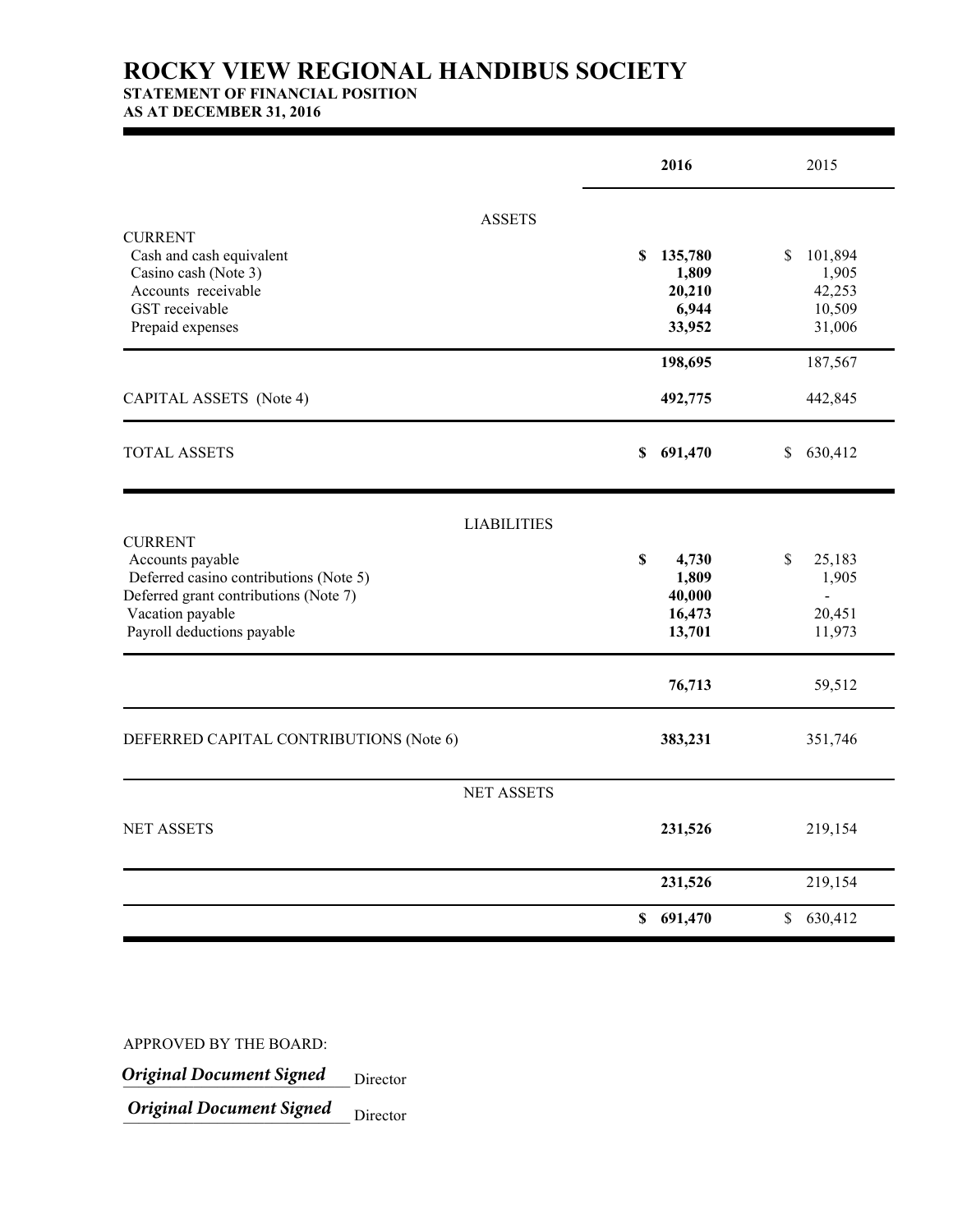# **ROCKY VIEW REGIONAL HANDIBUS SOCIETY STATEMENT OF OPERATIONS**

**FOR THE YEAR ENDED DECEMBER 31, 2016**

|                                       | 2016                                | 2015           |  |
|---------------------------------------|-------------------------------------|----------------|--|
| <b>RECEIPTS</b>                       |                                     |                |  |
| Deferred capital contributions        | $\boldsymbol{\mathsf{S}}$<br>51,015 | $\$$<br>33,846 |  |
| Deferred casino contributions         |                                     | 50,098         |  |
| Passenger subsidies                   | (1,643)                             | $\overline{a}$ |  |
| Fee for service                       | 344,579                             | 345,862        |  |
| Grants                                | 490,882                             | 477,189        |  |
| Other income                          | 11,807                              | 10,599         |  |
| Unrestricted contributions            | 2,499                               | 24,973         |  |
| User fees                             | 77,710                              | 71,063         |  |
| Interest                              | 140                                 | 1              |  |
| Total receipts                        | 976,989                             | 1,013,631      |  |
| <b>DISBURSEMENTS</b>                  |                                     |                |  |
| Advertising and promotion             | 2,380                               | 1,984          |  |
| Amortization                          | 51,484                              | 34,329         |  |
| <b>Bad</b> debts                      | 912                                 | 1,164          |  |
| Dues and memberships                  | 1,119                               | 2,065          |  |
| Fuel                                  | 82,424                              | 82,924         |  |
| Insurance                             | 32,860                              | 31,359         |  |
| Interest and bank charges             | 2,482                               | 2,719          |  |
| Office                                | 18,499                              | 17,852         |  |
| Professional fees                     | 7,200                               | 7,200          |  |
| Rent                                  | 27,450                              | 22,200         |  |
| Repairs and maintenance               | 87,869                              | 87,197         |  |
| Salaries and benefits                 | 600,435                             | 569,599        |  |
| Telephone                             | 19,575                              | 14,531         |  |
| Uniforms                              | $\qquad \qquad \blacksquare$        | 4,423          |  |
| Utilities                             | 3,613                               | 6,678          |  |
| Training and education                | 1,819                               | 4,467          |  |
| Info technology services              | 10,046                              | 6,240          |  |
| Total disbursements                   | 950,167                             | 896,931        |  |
| Loss on disposal of assets            | (14, 450)                           | (2,902)        |  |
|                                       |                                     |                |  |
| EXCESS OF RECEIPTS OVER DISBURSEMENTS | 12,372<br>$\mathbb S$               | 113,798<br>\$  |  |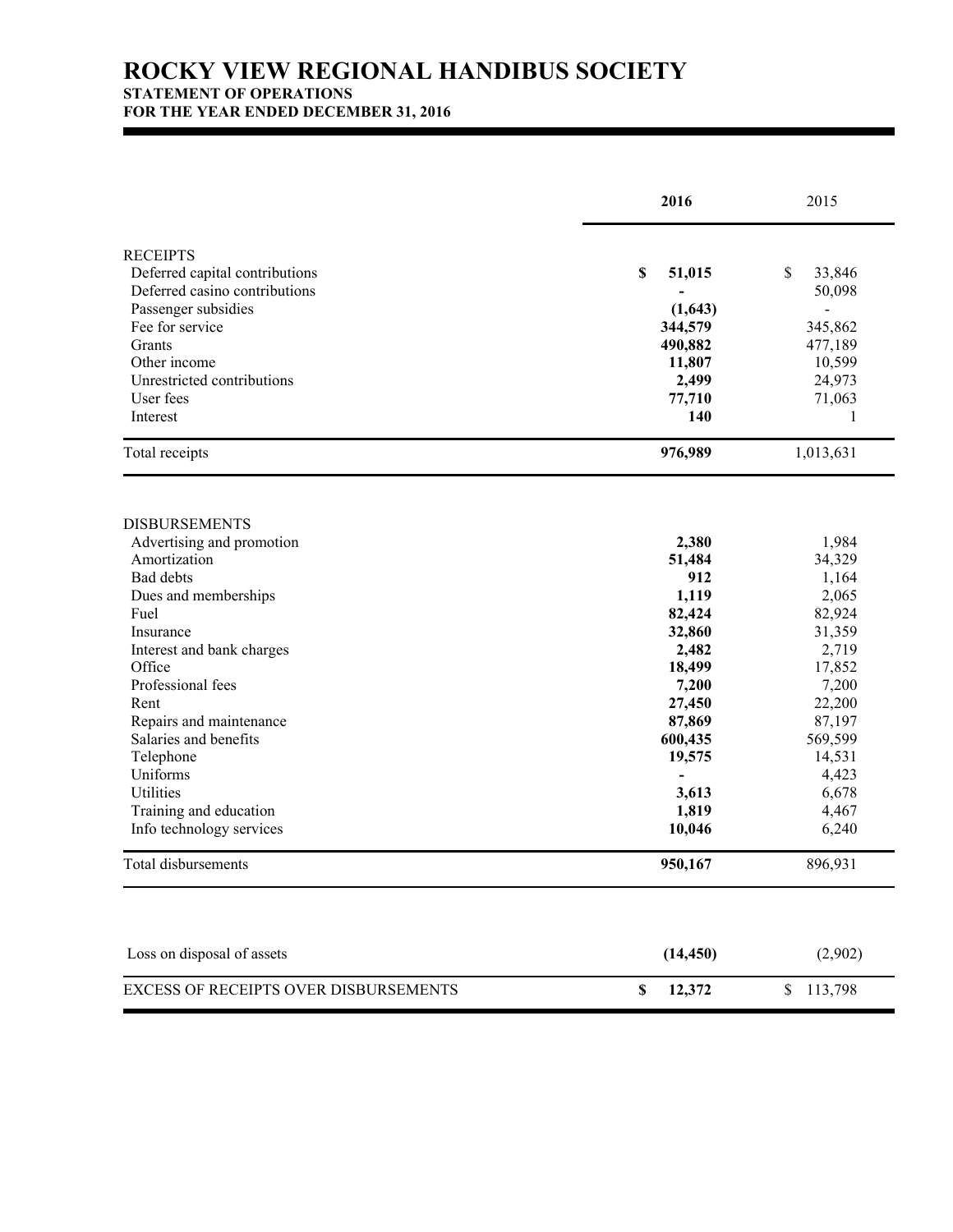## **STATEMENT OF CHANGES IN NET ASSETS FOR THE YEAR ENDED DECEMBER 31, 2016**

|                                                       |   | Total<br>2016 | Total<br>2015 |
|-------------------------------------------------------|---|---------------|---------------|
| BALANCE, beginning of year<br>Excess of revenues over | S | $219,154$ \$  | 105,356       |
| expenditures                                          |   | 12,372        | 113,798       |
| BALANCE, end of year                                  | S | 231,526 \$    | 219,154       |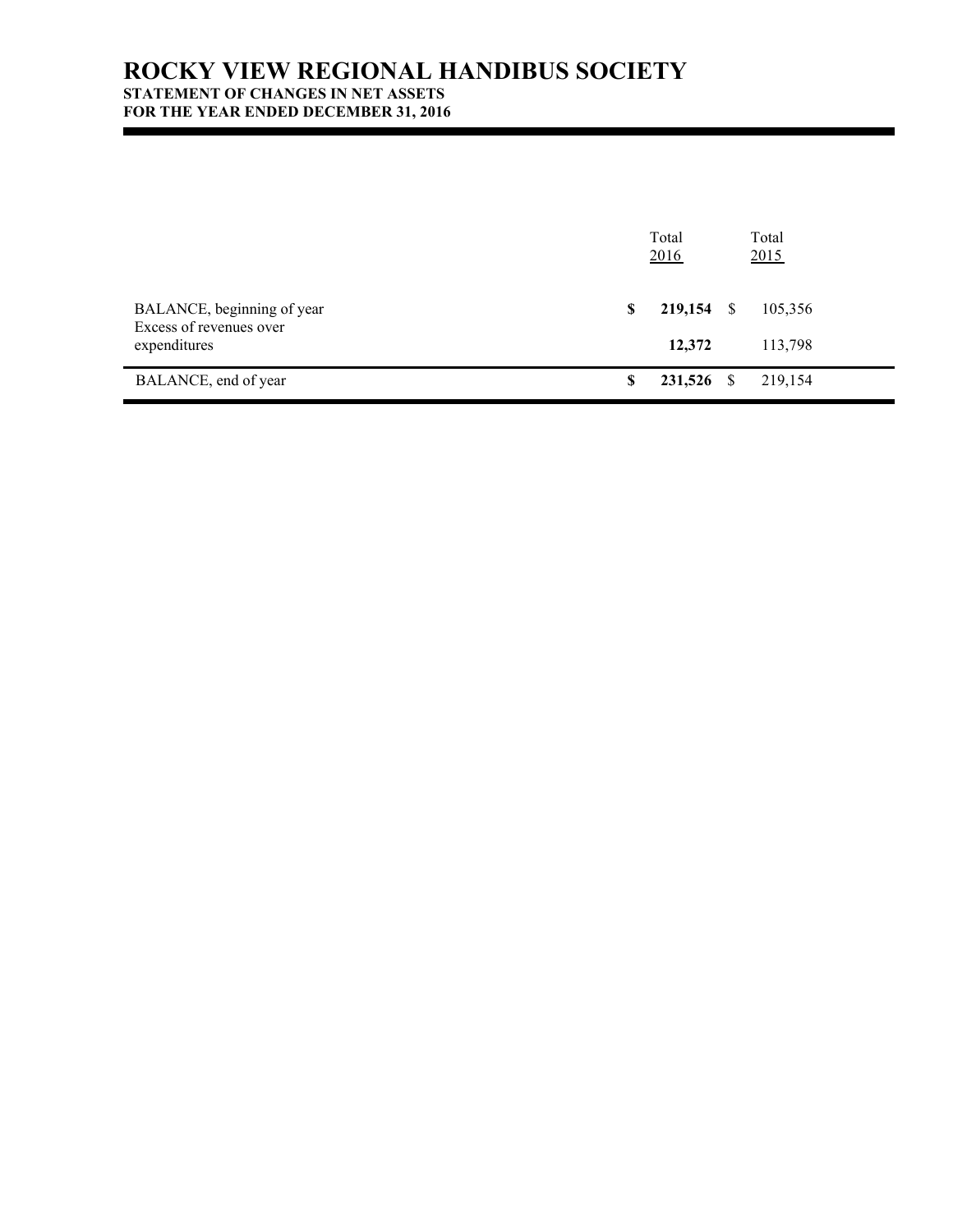# **STATEMENT OF CASH FLOWS**

**FOR THE YEAR ENDED DECEMBER 31, 2016**

|                                                                                                                                                                                                  | 2016                                                                    | 2015                                                  |
|--------------------------------------------------------------------------------------------------------------------------------------------------------------------------------------------------|-------------------------------------------------------------------------|-------------------------------------------------------|
| CASH FLOWS FROM/(TO) OPERATING ACTIVITIES                                                                                                                                                        |                                                                         |                                                       |
| Excess of receipts over disbursements, continuing operations<br>Items not affecting cash<br>Amortization<br>Loss on disposal of property and equipment<br>Amortization of deferred contributions | $\boldsymbol{\mathsf{S}}$<br>26,822<br>51,484<br>(14, 450)<br>(51, 015) | \$<br>116,700<br>34,329<br>(2,902)<br>(33, 846)       |
| Change in non-cash working capital items<br>Accounts receivable<br>Prepaid expenses<br>Accounts payable and accrued liabilities<br>Deferred casino contributions                                 | 12,841<br>25,609<br>(2,946)<br>(22,703)<br>(96)                         | 114,281<br>(27, 131)<br>(3,869)<br>13,663<br>(50,098) |
| NET CASH GENERATED THROUGH OPERATING ACTIVITIES                                                                                                                                                  | 12,705                                                                  | 46,846                                                |
| CASH FLOWS FROM FINANCING ACTIVITIES<br>Increase in deferred contributions<br>Insurance proceeds                                                                                                 | 122,500                                                                 | 95,000<br>5,070                                       |
| NET CASH GENERATED THROUGH FINANCING ACTIVITIES                                                                                                                                                  | 122,500                                                                 | 100,070                                               |
| CASH FLOWS FROM INVESTING ACTIVITIES                                                                                                                                                             |                                                                         |                                                       |
| Purchase of property and equipment<br>Loss of disposal of property and equipment                                                                                                                 | (115, 865)<br>14,450                                                    | (117,915)<br>2,902                                    |
| NET CASH GENERATED THROUGH INVESTING ACTIVITIES                                                                                                                                                  | (101, 415)                                                              | (115,013)                                             |
| NET INCREASE IN CASH<br>BALANCE, Beginning of year                                                                                                                                               | 33,790<br>103,799                                                       | 31,903<br>71,896                                      |
| BALANCE, End of year                                                                                                                                                                             | 137,589<br>\$                                                           | 103,799<br>\$                                         |
| <b>CASH CONSISTS OF:</b><br>Cash and cash equivalent<br>Restricted cash                                                                                                                          | 135,780<br>1,809                                                        | 101,894<br>1,905                                      |
|                                                                                                                                                                                                  | 137,589                                                                 | 103,799                                               |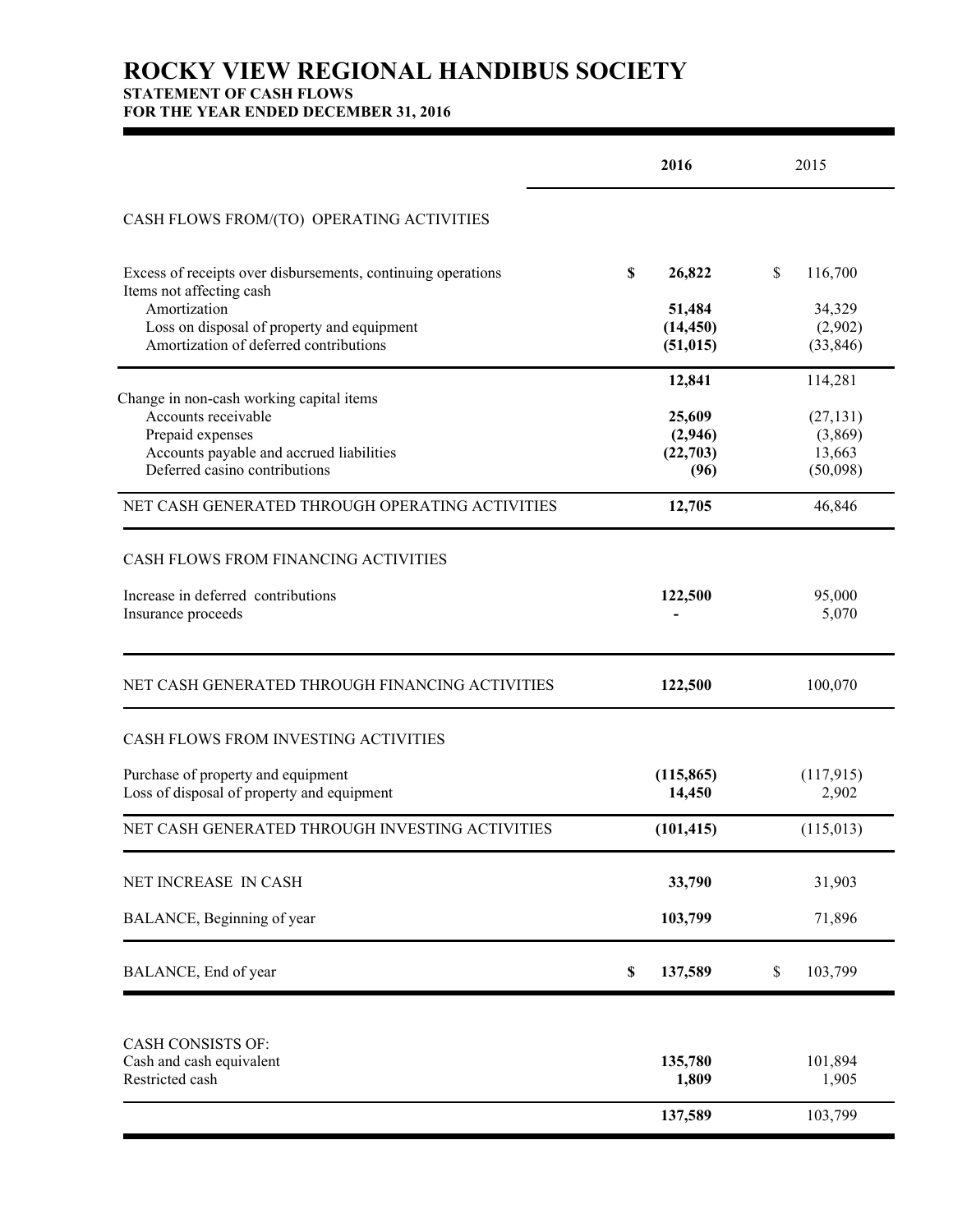# **ROCKY VIEW REGIONAL HANDIBUS SOCIETY NOTES TO THE FINANCIAL STATEMENTS FOR THE YEAR ENDED DECEMBER 31, 2016**

### **1. NATURE OF OPERATIONS**

Rocky View Regional Handibus Society (the "Society") is a non-profit organization that provides transportation for special needs children and seniors in Central Alberta. The Society is incorporated under the Alberta Societies Act, on August 27 1980, and is exempt from income tax under the provision of section 149(1) of the Income Tax Act . The continued operations of the society are dependant of the on-going financial and other support of its sponsors.

## **2. ACCOUNTING POLICIES**

The society's accounting policies and the standards of it's disclosure are in accordance with the Canadian accounting standards for not-for-profit organizations.

#### **Cash and cash equivalent**

Cash and cash equivalents are defined as bank balances that are readily convertible to known amounts of cash and which are subject to an insignificant risk of changes in value.

#### **Capital assets**

Capital assets are recorded at cost. The Society provides for amortization using the declining balance method at rates designed to amortize the cost of the capital assets over their estimated useful lives. The annual amortization rates are as follows:

| Automotive                     | 30% |
|--------------------------------|-----|
| Office furniture and equipment | 20% |
| Computer equipment             | 30% |
| Leasehold improvements         | 20% |
| Scheduling software            | 20% |

One half the normal rate of amortization is recorded in the year of acquisition and no provision is recorded in the year of disposition

#### **Revenue recognition**

The Society follows the deferral method of accounting for contributions. Restricted contributions are recorded as revenue in the year in which the related expenses are incurred. Deferred Capital Contributions are recognized as revenue over the estimated life of the related asset using the declining balance method. Unrestricted contributions are recognized as revenue when received or receivable if the amount to be received can be reasonably estimated and collection is reasonably assured.

Fee for service, user fees and other income revenues are recognized on a completion basis.

#### **Contributed services**

Volunteers contributed time to assist the Society in carrying out its programs. Because of the difficulty of determining their fair value, contributed services are not recognized in the financial statements.

#### **Income taxes**

The Society is a not-for-profit organization within the meaning of the Income Tax Act of Canada and is exempt from income taxes.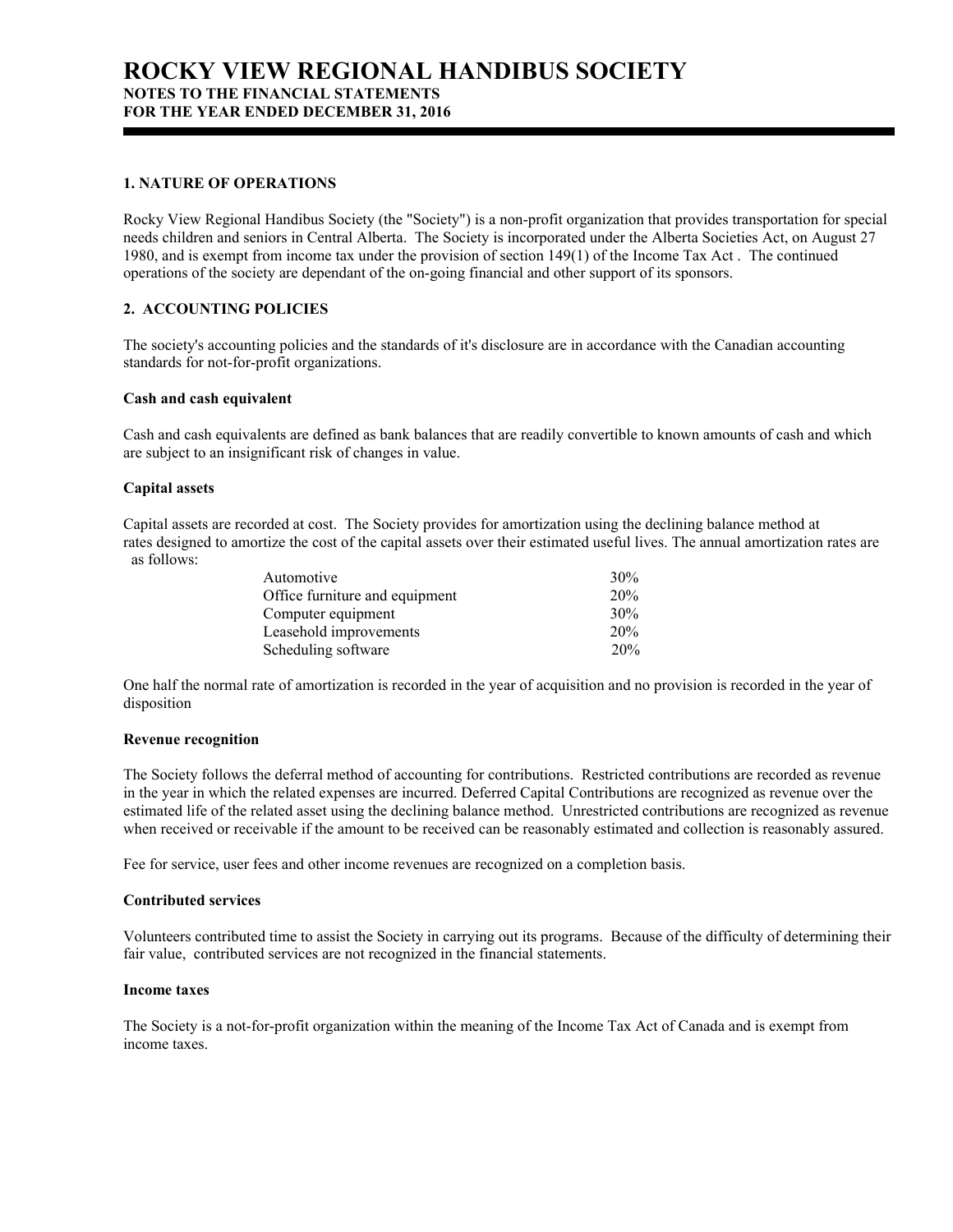# **ROCKY VIEW REGIONAL HANDIBUS SOCIETY NOTES TO THE FINANCIAL STATEMENTS FOR THE YEAR ENDED DECEMBER 31, 2016**

#### **Management estimates**

The preparation of these financial statements in conformity with Canadian accounting standards for not-for-profit organizations requires management to make estimates and assumptions the affect the reported amounts of assets and liabilities, the disclosure of contingent assets and liabilities at the date of the financial statements and the reported revenues and expense during the current period. All estimates are reviewed periodically and adjustments are made to the statement of operations as appropriate in the year they become known.

#### **Financial instruments risks**

 Rocky View Regional Handibus Society is exposed to various risks through its financial instruments. The exposure to the risks associated with financial instruments that have the potential to affect its operating and financial performance are managed in accordance with the Risk Management Policy. The objective of the policy is to reduce volatility in cash flow and earnings. The Board of Directors monitors compliance with risk management policies and reviews risk management policies on an annual basis.

#### a) Credit risk

 Rocky View Regional Handibus Society is exposed to credit risk resulting from the possibility that parties may default on their financial obligations, or if there is a concentration of transactions carried on with the same party. Management follows a program of credit evaluation of customers and a limit of the amount of credit extended.

b) Liquidity risk

 Liquidity risk is the risk that Rocky View Regional Handibus Society will not be able to meet a demand for cash or fund its obligations as they come due. Liquidity requirement are meet by preparing and monitoring forecasts of cash flows from operations and maintaining a line of credit.

#### c) Market risk

 Market risk is the risk that the fair value or future cash flows of a financial instrument will fluctuate because of changes in market prices. Market risk is comprised of currency risk and interest rate risk.

#### d) Currency risk

 Currency risk refers to the risk that the fair value of financial instruments or future cash flows associated with the instruments will fluctuate relative to the Canadian dollar due to changes in foreign exchange rates. Rocky View Regional Handibus Society does not deal in foreign currency.

#### e) Interest rate risk

 Interest rate risk refers to the risk that the fair value of financial instruments or future cash flows associated with the instruments will fluctuate due to changes in market interest rats.

#### f) Changes in risk

There have been no changes in the Rocky View Regional Handibus Society's risk exposure from the prior year.

#### **3. CASINO CASH**

 Casino cash is contributed for the specific purposes of acquiring and maintaining capital assets. Restricted contributions are funds received for specific purposes that have not yet been spent.

|             | 2016        |    | 2015  |  |
|-------------|-------------|----|-------|--|
| Casino cash | \$<br>1,809 | \$ | 1,905 |  |
|             | \$<br>1,809 | \$ | 1,905 |  |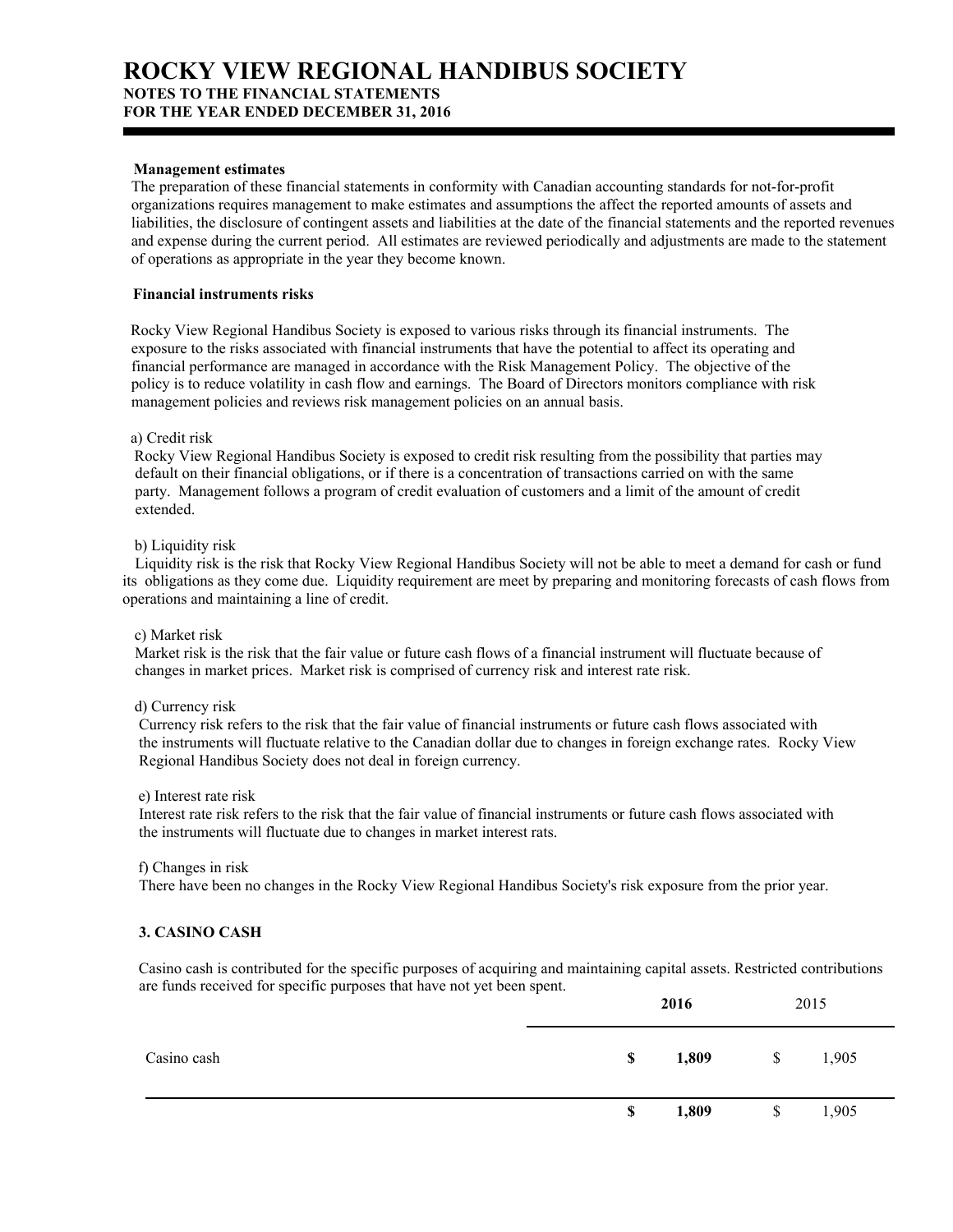# **ROCKY VIEW REGIONAL HANDIBUS SOCIETY NOTES TO THE FINANCIAL STATEMENTS FOR THE YEAR ENDED DECEMBER 31, 2016**

## **4. CAPITAL ASSETS**

|                                 | Cost |         | Accumulated<br>Amortization |            | Net<br>2016 |         | Net<br>2015 |         |  |  |
|---------------------------------|------|---------|-----------------------------|------------|-------------|---------|-------------|---------|--|--|
| Automotive                      |      | 758,003 |                             | 339,702 \$ |             | 418,301 |             | 378,025 |  |  |
| Office furniture $\&$ equipment |      | 10,327  |                             | 9.286      |             | 1,041   |             | 1,301   |  |  |
| Computer equipment              |      | 6,838   |                             | 4,966      |             | 1,872   |             | 2,100   |  |  |
| Scheduling software             |      | 109,753 |                             | 38,229     |             | 71,524  |             | 61,372  |  |  |
| Leasehold improvements          |      | 2,616   |                             | 2,579      |             | 37      |             | 47      |  |  |
|                                 |      | 887,537 |                             | 394.762 \$ |             | 492,775 |             | 442,845 |  |  |

### **5. DEFERRED CASINO CONTRIBUTIONS**

|                                                                                               | 2016 |                                           |  | 2015                                           |
|-----------------------------------------------------------------------------------------------|------|-------------------------------------------|--|------------------------------------------------|
| Balance, beginning of the year<br>Amount transferred in (out)<br>Amount recognized as revenue | \$   | 1,905<br>(96)<br>$\overline{\phantom{0}}$ |  | 52,003<br>$\overline{\phantom{0}}$<br>(50,098) |
|                                                                                               | \$   | 1,809                                     |  | 1,905                                          |

Deferred casino contributions represent casino funds that are to be used to maintain the property and equipment and assist in paying for office rent and insurance expenditure.

# **6. DEFERRED CAPITAL CONTRIBUTIONS**

|                                                                                            |                                     | 2016    | 2015                           |
|--------------------------------------------------------------------------------------------|-------------------------------------|---------|--------------------------------|
| Balance, beginning of the year<br>Restricted contributions<br>Amount recognized as revenue | 351,746<br>S<br>82,500<br>(51, 015) |         | 290,593<br>95,000<br>(33, 847) |
|                                                                                            | \$                                  | 383,231 | 351,746                        |

Deferred capital contributions represent contributed property and equipment and restricted contributions related to the Society's automotive assets.

The Society received in 2016 a donation of \$82,500 toward a purchase a new bus. The funds received were deferred until 2017.

### **7. DEFERRED GRANT CONTRIBUTIONS**

|                                |    | 2016   | 2015                     |  |
|--------------------------------|----|--------|--------------------------|--|
| Restricted grant contributions | S  | 40,000 | $\blacksquare$           |  |
|                                | -S | 40,000 | $\overline{\phantom{a}}$ |  |

The Society received in 2016 a grant of \$40,000 from Alberta Culture and Tourism. The annual operating grant is for the purpose of assisting the Society with its operations.